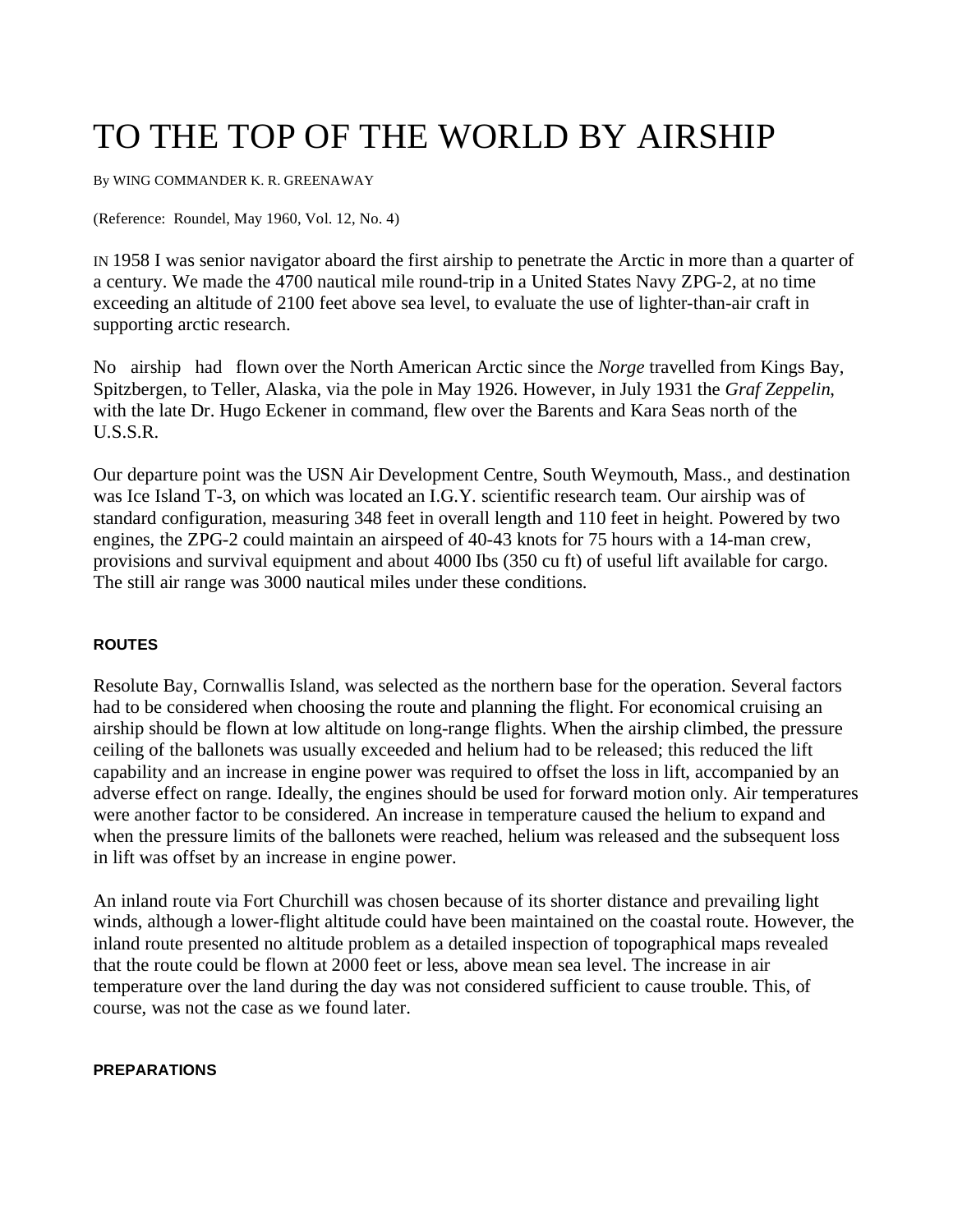All unnecessary equipment was removed from the airship to reduce the weight, and several modifications were made to adapt the ship for high-latitude operations. The gyro magnetic compass was modified to cut out magnetic slaving of the directional gyro so that the compass system could be used beyond Churchill where the magnetic heading became unreliable. An N-l gyro compass system was also installed as a safety measure. The extra effort to install the second compass system paid off; shortly after leaving Churchill, the primary gyro compass failed and the N-l was used to maintain direction for the remainder of the operation.

In order to use the sun for heading checks, regardless of its relative bearing, astro compass mounts were installed in four positions, two fore and two aft.

A development model of the APN-77, a doppler navigation system for helicopters, was installed to provide drift and ground-speed information when over the Arctic Ocean. Unfortunately, this equipment went unserviceable before reaching the area. Neither the APS-33 search radar, which was one of the primary navigation aids, nor the driftmeter, required modifying for use in northern latitudes.

During June and early July, a party from the Naval Air Development Unit visited Ottawa to arrange for the use of Churchill and Resolute Bay. Helium, mooring facilities, and ground handling personnel were required at both bases. Temporary masts were erected at Churchill and Resolute Bay; two flights were required to airlift the masts. Thirty men were needed at each site to assist in ground handling the airship, in addition to the seven key ground handling personnel flown in by the support aircraft. Ground handling personnel were provided by the US Army First Arctic Test Centre at Fort Churchill and the RCAF at Resolute Bay. Arrangements were made to use the limited helium supplies retained by the US Army at Churchill and the US Weather Bureau at Resolute Bay, if required.

Our airship flight crew consisted of four pilots, two navigators, two flight mechanics, two riggers, two electronic technicians, one radio man, and one electrician.

Two Canadian observers took part in the operation, namely, Commodore O.C.S. Robertson, RCN, Canadian Joint Staff, Washington, and Mr. N. Gray, Dept. of Mines and Technical Surveys. All observers took part in the arctic portion of the flight, but several of the group travelled to and from the area with the support group personnel in a Constellation.

## **SOUTH WEYMOUTH TO AKRON**

We planned to fly all the way to Churchill under 2000 ft. above sea level by following the Hudson Valley to Albany, the Mohawk Valley to Lake Ontario, across the Rideau Lakes to the Ottawa River, up the Ottawa Valley to Earlton, and then direct to Churchill, a distance of about 1460 nautical miles. The flying time would be 36 hours under normal cruise conditions, and without a headwind.

The airship departed for Churchill at 2300 hrs. on 27 July, so as to take advantage of the lower night temperatures for the initial stage of the flight when the airship would be at maximum weight. Higher air temperatures and more widespread fog and cloud than had been forecast were encountered shortly after take-off. The possibility of navigating the Hudson Valley at the flight plan altitude of 1500 ft.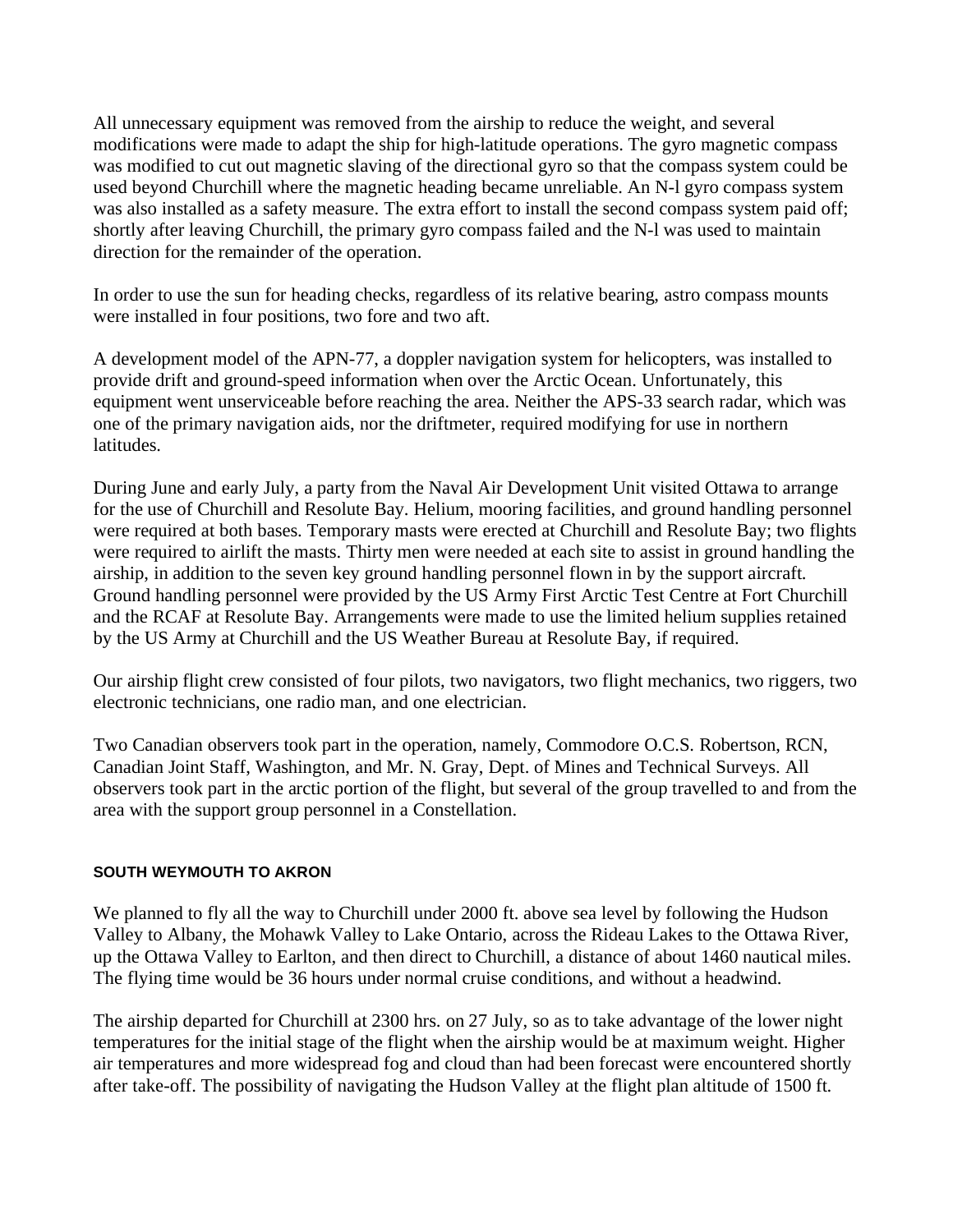was ruled out and the airship was diverted to Lakehurst Naval Air Station, the most favourable base. The ceiling at South Weymouth had dropped below minimum.

Favourable winds and slightly lower temperatures were forecast for 30 July and we took off at 0500 hrs. The flight up the Hudson and Mohawk valleys was made in daylight in good visibility at an altitude of 800 ft; at noon the airship passed over Kingston, Ontario, and headed for the Ottawa Valley. Again, high air temperatures plagued the operation and helium had to be released frequently to keep within the pressure limits of the ballonets. Higher and higher power settings had to be used as the lift capability was reduced. This raised the fuel consumption beyond acceptable limits and made it impossible to reach Churchill. A decision was made to divert to Akron, Ohio, where the Goodyear Aviation Co. had suitable facilities. Cleveland was reached at dark, but severe thunderstorms along the south shore of Lake Erie throughout the night prevented mooring until 0900 hrs. the next morning. The night was spent over Lake Erie, a safe distance off shore.

At Akron the ship was lightened to the maximum extent commensurate with flight safety and crew fatigue. The crew complement was reduced by one pilot and four technicians, and about 1000 lbs. of equipment was unloaded. The two failures to reach Churchill clearly indicated that another attempt should not be made until surface temperatures along the route dropped from the mid-80's to the low-70's.

#### **AKRON TO CHURCHILL**

By 2 August the temperature had dropped, and with a forecast of favourable winds the airship departed Akron airport at 0130, 3 August, and headed across Lake Erie and western Ontario to Lake Huron. The Akron-Churchill flight was planned to take advantage of the lower temperatures over the water, by following Lake Huron to Sault Ste Marie and across Lake Superior to Lake Nipigon, and then direct to Churchill. Arrangements were made by the support group, waiting at Churchill, to refuel at Lakehead Airport if fuel consumption was again higher than predicted. In the afternoon, 15 hours after departing Akron, the airship was over Lake Superior abeam Lakehead Airport. Although the flight was proceeding as planned, it was decided to take advantage of the excellent weather at Lakehead Airport and take on extra fuel as an added precaution.

The airship landed on the runway and was refuelled on the taxiway without mooring. A fuel truck with an extra long hose was used to refuel and the airship was kept in position by means of the engines assisted by about 25 ground handlers. The operation, which included taking on 1000 gallons of fuel, extra oil and two relief pilots, was accomplished in 40 minutes, much less time than that required to untangle the traffic jam on the roads leading to the airport caused by the airship's arrival.

After refuelling, the airship departed for Churchill via Lake Nipigon and Trout Lake, arriving at 0730 on the morning of 4 August, 32 hours after leaving Akron.

While circling the Churchill area, waiting for the ground handling crew to assemble, we saw a herd of at least 200 white whale, including many calves, in the mouth of the Churchill River and in the bay to the east of the river mouth. After our second pass over the river mouth at 50 ft. the whales became alarmed and headed for the open bay. The airship provided an excellent platform for observing their activities. By 0900 the mooring operation had been completed.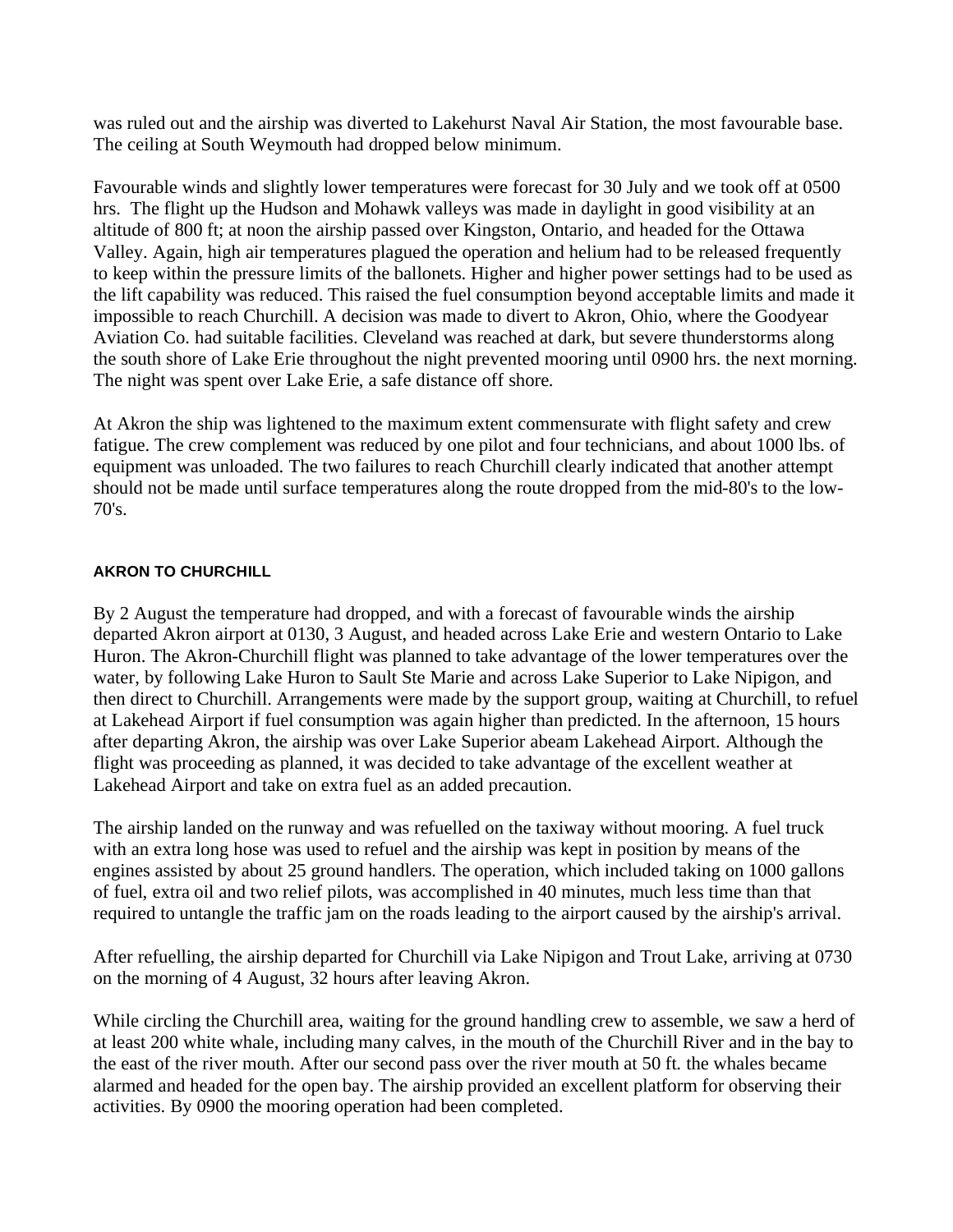High winds delayed our departure for Resolute Bay for two days. Normally, local high winds would not have affected take-off; however, due to a deep ditch and rough ground near the mast, the airship could not be safely manoeuvered. Several times during the delay gusts up to 50 m.p.h. were measured. Although the temporary mast was not designed to withstand winds over 30 m.p.h., it held the airship with no apparent difficulty. A crew remained aboard during the blow in case an emergency arose.

By the morning of 7 August, the winds had decreased to almost a calm and the en route weather was favourable; nothing worse than a crosswind component was forecast. The flight plan distance via Roes Welcome Sound was 1080 nautical miles and the flying time was estimated to be about one day.

Take-off was made in fog. At 500 ft. the airship emerged on top and we set course for Roes Welcome Sound. In the vicinity of Marble Island the fog and cloud dissipated and the weather remained clear until we reached the Gulf of Boothia. Shortly after leaving Churchill, the primary compass system failed and the N-l system, installed for such an emergency, was used for the remainder of the flight.

We noticed several polar bears on the pans of ice off Chesterfield Inlet. As soon as the airship approached, they became panic stricken, diving and swimming first in one direction and then the other. One bear dived into the water dragging a partially eaten seal.

Roe Isthmus was crossed in twilight and clear weather. On entering Committee Bay, fog covered the water area and the remainder of the flight was made at 800 ft. while flying between the fog bank and intermittent layers of stratus. The N-l Gyro held a steady heading during the many hours when no sun sight was possible. It was fortunate that the primary direction system failed when in good weather over Hudson Bay and not while flying between layers in Prince Regent Inlet. Radar bearings from prominent landmarks were used to maintain track.

At Resolute Bay the ceiling was 300 ft. and the radar was used to assist the instrument approach. An excellent landing was made under adverse conditions at 0830 on 8 August, 24 hours after departing Churchill.

## **RESOLUTE BAY VIA T-3 TO CHURCHILL**

The temporary mooring mast had been erected 300 yards to the west of the Resolute Bay runway. The RCAF personnel, on short notice, had done an excellent job of grading the mooring area and preparing a taxiway. In the process, however, the permafrost had been exposed and the surface was muddy and soft in spots.

Taxiing to the mast and the mooring was carried out without difficulty, but the problem of getting the airship, with maximum fuel load, back to the runway over the soft taxiway caused some concern. Several flights out of Resolute Bay had been planned, but in view of the poor condition of the taxiway, it was decided to make only one 40-hour flight: crossing the Archipelago to T-3 at 79N 121W and then proceeding to Ellesmere Island before returning to Resolute Bay.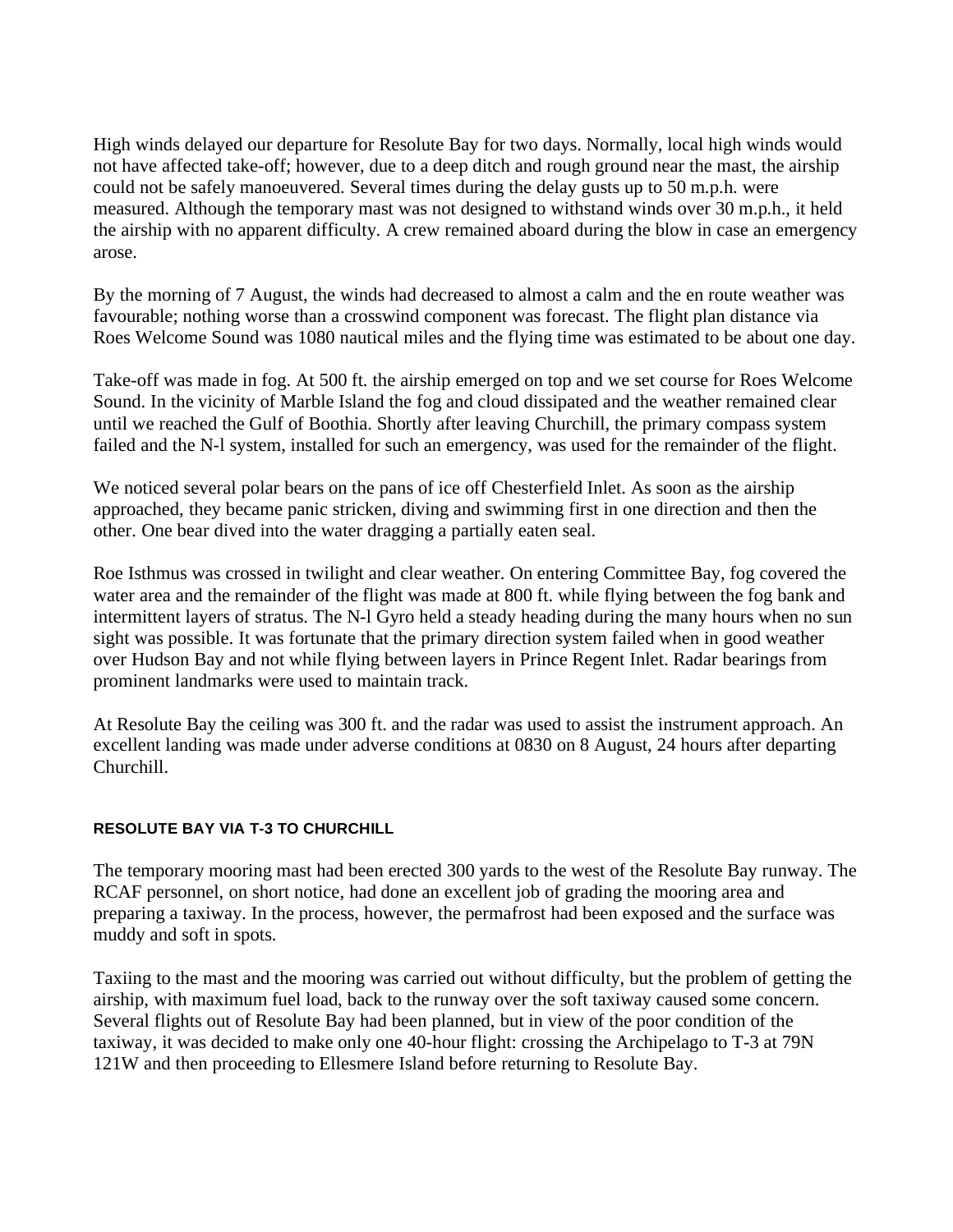Light winds and clear skies were forecast for the next 36 hours for the western part of the Archipelago and along the route to T-3. Hence, only a 12-hour stop was planned and take-off was set for 0900 local time. As had been expected, difficulty was experienced in getting the airship from the mast to the runway. At one point, even a forklift was used to help extract the starboard undercarriage from a soft spot in the taxiway. As a result, the take-off was delayed four hours.

On reaching an altitude of 500 ft. we set a westerly heading for the southwest tip of the Bathurst Island group. When off Cape Cockburn, we set course direct to Mackenzie King Island passing to the east of Byam Martin Island. This route was the shortest low-altitude flight path across the Archipelago to T-3. Ideal weather prevailed, the winds were light and the visibility unlimited. No open water or leads were seen between Byam Martin Island and Mackenzie King Island. Six caribou were observed a short distance inland from the east coast of Mackenzie King Island.

Low stratus and fog covered most of the remainder of the route to T-3. Tops of the clouds and the fog varied between 300-800 ft. No icing was encountered when flying through the ragged tops of the layers as the air temperature was several degrees above freezing. The fog and clouds were broken sufficiently to permit drift observations and to make heading checks by using the reflection of the sun on open patches of water. The configuration of the airship prevented observing the sun direct when checking the heading. The final alteration of course was made with the aid of a radio compass bearing on the beacon at T-3. On reaching T-3, altitude was reduced to 200 ft. but visibility was poor and no attempt was made to unload the scientific gear; however, bags of mail were dropped.

After spending about an hour in the vicinity of T-3, we headed for Resolute Bay via Borden Island, the Findlay Group and the Bathurst Islands. By returning direct to Resolute Bay we had sufficient fuel to continue on to Churchill if the weather were favourable, thus avoiding the hazardous ground conditions at Resolute Bay. Stratus cloud and fog, topped at 500-800 ft., prevailed until reaching Borden Island where the skies became clear. We observed 12 caribou on Lougheed Island, and eight muskox and a polar bear inland from the head of May Inlet, Bathurst Island.

Seventeen hours after departing, the airship was again over Resolute Bay. After consultation with the meteorological officer by radio, we decided to proceed direct to Churchill as 36 hours fuel remained and the flight time to Churchill was estimated to be 27 hours in good weather. The flight crew, as well as the support personnel, were greatly relieved at not having to face a second landing at Resolute Bay with the possibility of encountering serious trouble taxiing to and from the mast. Weather conditions were excellent along the return route, and on the evening of 10 August Churchill came in sight, 44 hours after the original departure from Resolute Bay.

## **CHURCHILL TO SOUTH WEYMOUTH**

Radio reports received while approaching Churchill indicated that the favourable flight weather over Ontario would hold for another 36 hours. As a result, it was decided to depart for South Weymouth immediately after refuelling. The airship was held on the runway by the engines and ground handling personnel. Sufficient fuel for the flight to South Weymouth was pumped on board. I checked the weather charts and filed the flight plan during the refuelling.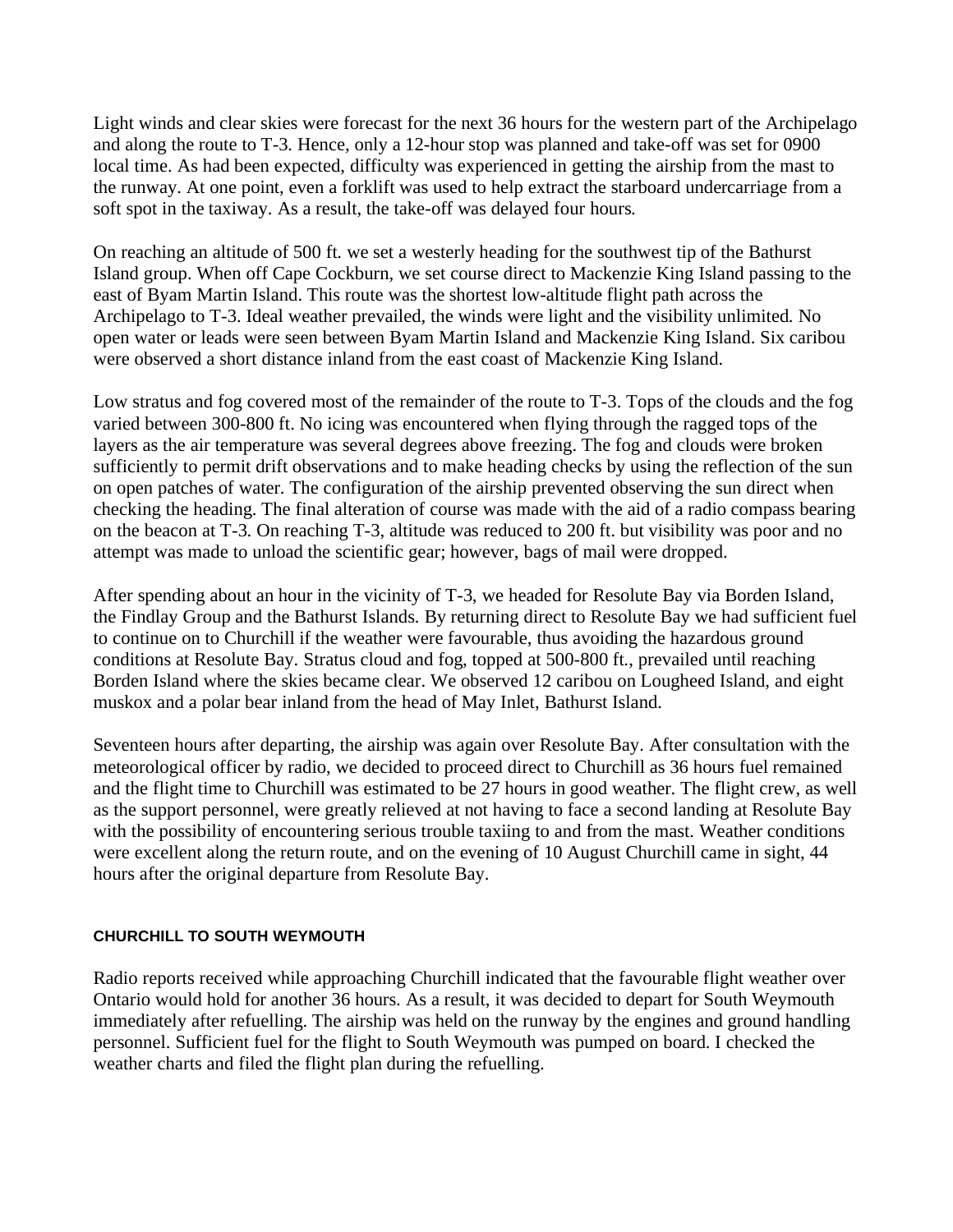At 2240 hrs. we cleared Churchill and set course for South Weymouth. Shortly after sunrise, the Severn River was crossed and at noon the airship passed over Cochrane, Ontario, causing considerable excitement. Nearly everyone in town was out in the streets. During the evening, several

thunderstorms were circumnavigated north of Mattawa, Ontario, but otherwise the flight across Ontario and down the Ottawa River, across the Rideau Lakes to Lake Ontario, and down the Mohawk

Valley and Hudson Valley, was uneventful. At 0825, 12 August we landed at South Weymouth, 32

hours after departing Churchill, and almost 78 hours of continuous flight after taking off from Resolute Bay on 8 August.

The operation demonstrated that a ZPG-2 airship can provide low altitude, slow speed, visual and

photographic reconnaissance over a wide radius in the Arctic, and, in addition, it is an excellent

platform for scientific investigations.



*ZPG-2 at South Weymouth Naval Air Station*